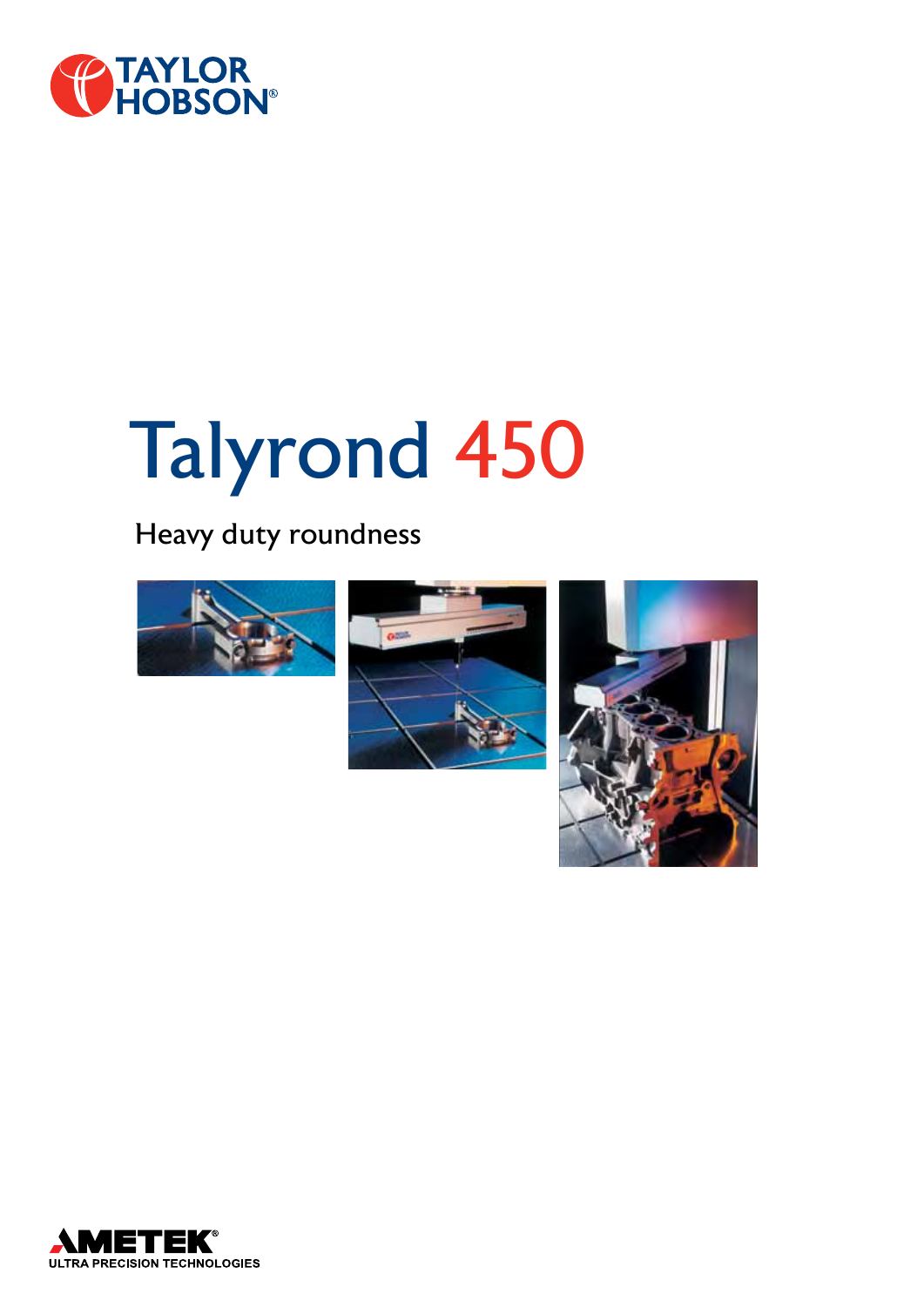# Talyrond 450

For high precision inspection of roundness and cylindrical geometry on large, heavy or complex components.

The world's first roundness measuring instrument was produced by Taylor Hobson in 1949. We continue to lead the industry with innovative products developed to suit the most difficult requirements for roundness, form and circular geometry measurement.

## Big not clumsy

This instrument can handle the heaviest loads with ease, yet still provide accuracies better than those available on many ordinary measuring systems.

#### Geometric analysis

RONt Roundness STRt Vertical Straightness FLTt Flatness ECC Eccentricity SQR Squareness Parallelism CONC Concentricity COAX Coaxiality (ISO/DIN) CYLc Cylindricity Run-out (radial and axial) Total run-out (radial and axial) **Harmonics** Partial Arc Interrupted surfaces Slope analysis

## Optional software

Piston analysis Wall thickness analysis

#### Large or small parts

Although it is the obvious choice for heavyweight components, Talyrond 450 can also accommodate small, delicate components as well. Accuracy and repeatability are assured no matter how big or small the parts may be.



The Talyrond 450 with rotating gauge head is especially well suited for the measurement of non-symmetrical components such as cylinder blocks

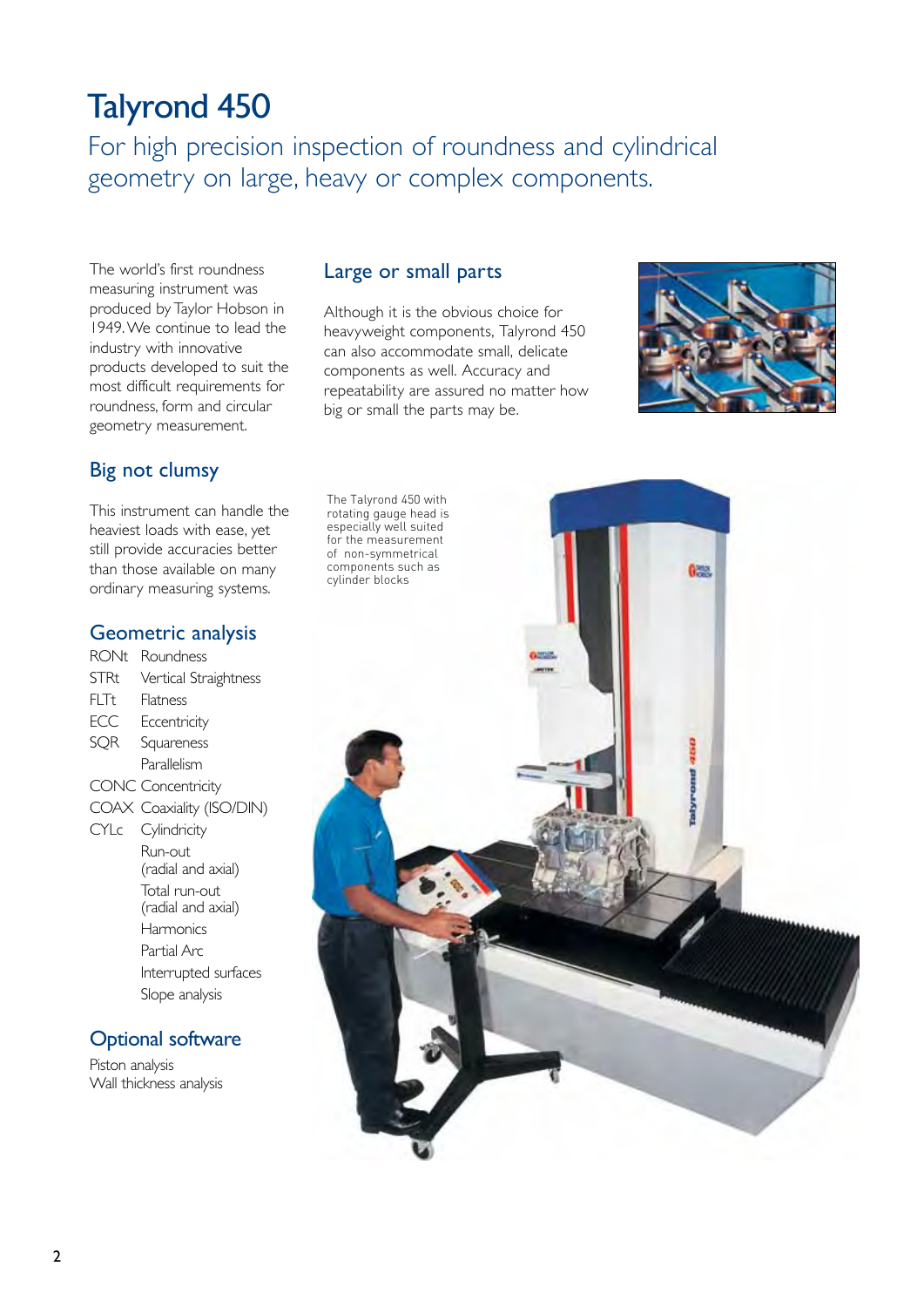# Industry leading mechanical features deliver accuracy and stability

#### Stable construction

The main base and column of the Talyrond 450 is constructed of high grade cast iron for optimal metrology performance. No material, not even machined granite, provides the same level of stability and stiffness when measuring moving loads.

#### Stress relief

Taylor Hobson uses two stress relieving procedures, one after casting and one prior to finish machining. This ensures that cast iron elements incorporated into the super-structure of the instrument remain stable as to dimension as well as geometry.

# Patented three point kinematic levelling

In manufacturing, a surface is always levelled by three points. Taylor Hobson adheres to this fundamental principle by using one fixed and two moving points for levelling of components.

## Accurate positioning

Axis moves are programmable to maximise correlation of results between operators and minimise the possibility of operator induced errors. Precision linear scales and reading heads are used to ensure that the exact location of the gauge head is always known.

## Powered by ultra roundness software

µltra software provides comprehensive analysis and automated measurement capabilities. It is the ideal tool for any environment where rapid component inspection is desired.